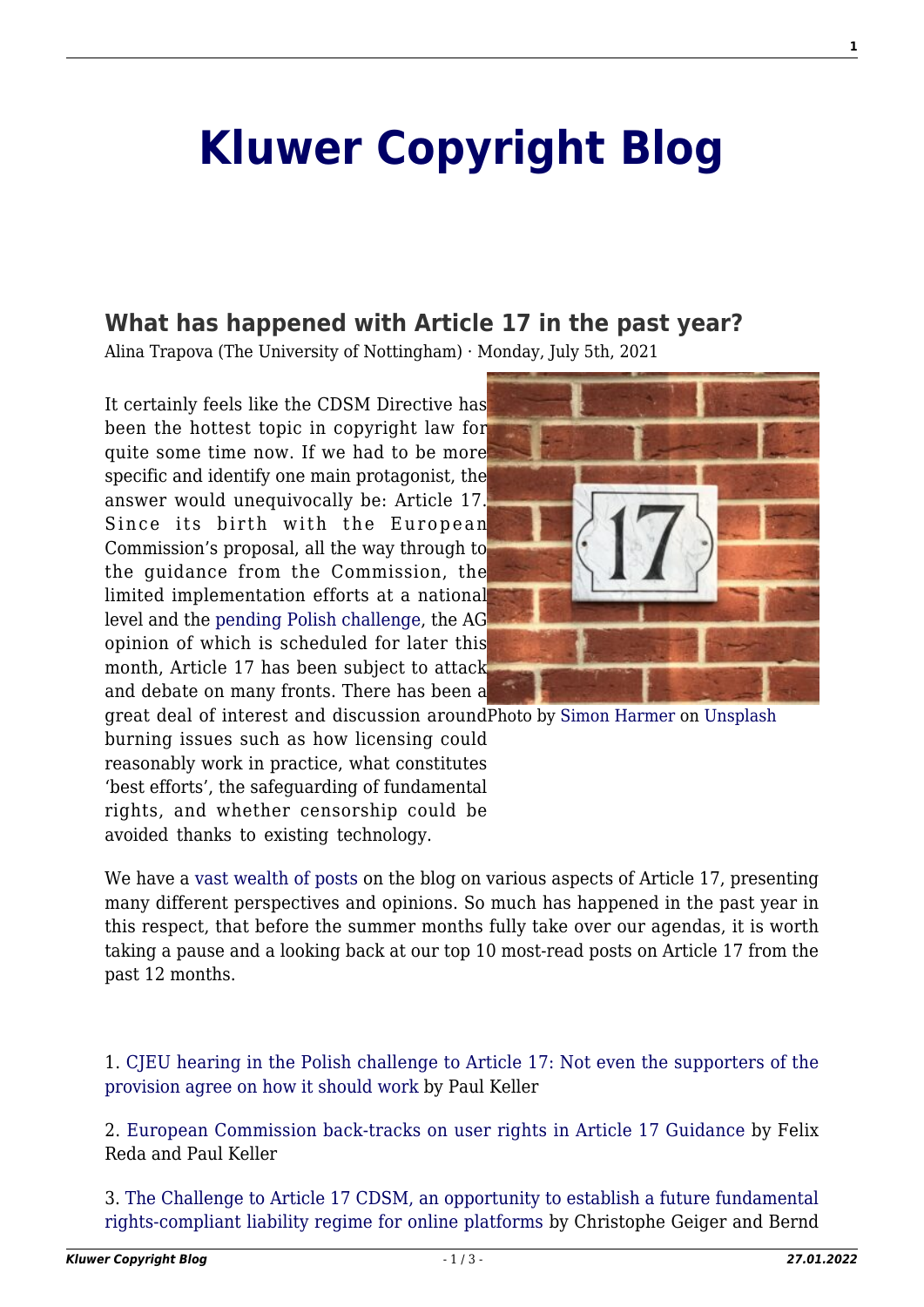## Justin Jütte

4. [Divergence instead of guidance: the Article 17 implementation discussion in 2020 –](http://copyrightblog.kluweriplaw.com/2021/01/21/divergence-instead-of-guidance-the-article-17-implementation-discussion-in-2020-part-1/) [Part 1](http://copyrightblog.kluweriplaw.com/2021/01/21/divergence-instead-of-guidance-the-article-17-implementation-discussion-in-2020-part-1/) by Paul Keller (Part 2 [here\)](http://copyrightblog.kluweriplaw.com/2021/01/22/divergence-instead-of-guidance-the-article-17-implementation-discussion-in-2020-part-2/)

5. [Article 17: \(Mis\)understanding the intent of the legislator](http://copyrightblog.kluweriplaw.com/2021/01/28/article-17-misunderstanding-the-intent-of-the-legislator/) by Paul Keller

6. [It's 23 April 2021, so where is the Advocate General opinion in Case C-401/19](http://copyrightblog.kluweriplaw.com/2021/04/23/its-23-april-2021-so-where-is-the-advocate-general-opinion-in-case-c-401-19-poland-v-parliament-and-council/) [Poland v Parliament and Council?](http://copyrightblog.kluweriplaw.com/2021/04/23/its-23-april-2021-so-where-is-the-advocate-general-opinion-in-case-c-401-19-poland-v-parliament-and-council/) by Paul Keller

7. [Article 17's impact on freedom to conduct a business – Part 1](http://copyrightblog.kluweriplaw.com/2021/01/18/article-17s-impact-on-freedom-to-conduct-a-business-part-1/) by Felix Reda and Joschka Selinger (Part 2 [here\)](http://copyrightblog.kluweriplaw.com/2021/01/19/article-17s-impact-on-freedom-to-conduct-a-business-part-2/)

8. [Germany attempts to square the circle in its implementation of Article 17 CDSMD –](http://copyrightblog.kluweriplaw.com/2021/06/02/germany-attempts-to-square-the-circle-in-its-implementation-of-article-17-cdsmd-part-1/) [Part 1](http://copyrightblog.kluweriplaw.com/2021/06/02/germany-attempts-to-square-the-circle-in-its-implementation-of-article-17-cdsmd-part-1/) by Felix Reda and Joschka Selinger (Part 2 [here](http://copyrightblog.kluweriplaw.com/2021/06/03/germany-attempts-to-square-the-circle-in-its-implementation-of-article-17-cdsmd-part-2/))

9. [Article 17: What is it really good for? Rewriting the history of the DSM Directive –](http://copyrightblog.kluweriplaw.com/2020/09/28/article-17-what-is-it-really-good-for-rewriting-the-history-of-the-dsm-directive-part-1/) [Part 1](http://copyrightblog.kluweriplaw.com/2020/09/28/article-17-what-is-it-really-good-for-rewriting-the-history-of-the-dsm-directive-part-1/) by Felix Reda (Part 2 [here\)](http://copyrightblog.kluweriplaw.com/2020/09/29/article-17-what-is-it-really-good-for-rewriting-the-history-of-the-dsm-directive-part-2/)

10. [Finnish Article 17 implementation proposal prohibits the use of automated upload](http://copyrightblog.kluweriplaw.com/2020/12/23/finnish-article-17-implementation-proposal-prohibits-the-use-of-automated-upload-filters/) [filters](http://copyrightblog.kluweriplaw.com/2020/12/23/finnish-article-17-implementation-proposal-prohibits-the-use-of-automated-upload-filters/) by Paul Keller

*To make sure you do not miss out on regular updates from the Kluwer Copyright Blog, please subscribe [here.](http://copyrightblog.kluweriplaw.com/newsletter)*

## **Kluwer IP Law**

The **2021 Future Ready Lawyer survey** showed that 81% of the law firms expect to view technology as an important investment in their future ability to thrive. With Kluwer IP Law you can navigate the increasingly global practice of IP law with specialized, local and cross-border information and tools from every preferred location. Are you, as an IP professional, ready for the future?

[Learn how](https://www.wolterskluwer.com/en/solutions/kluweriplaw?utm_source=copyrightnblog&utm_medium=articleCTA&utm_campaign=article-banner) **[Kluwer IP Law](https://www.wolterskluwer.com/en/solutions/kluweriplaw?utm_source=copyrightnblog&utm_medium=articleCTA&utm_campaign=article-banner)** [can support you.](https://www.wolterskluwer.com/en/solutions/kluweriplaw?utm_source=copyrightnblog&utm_medium=articleCTA&utm_campaign=article-banner)